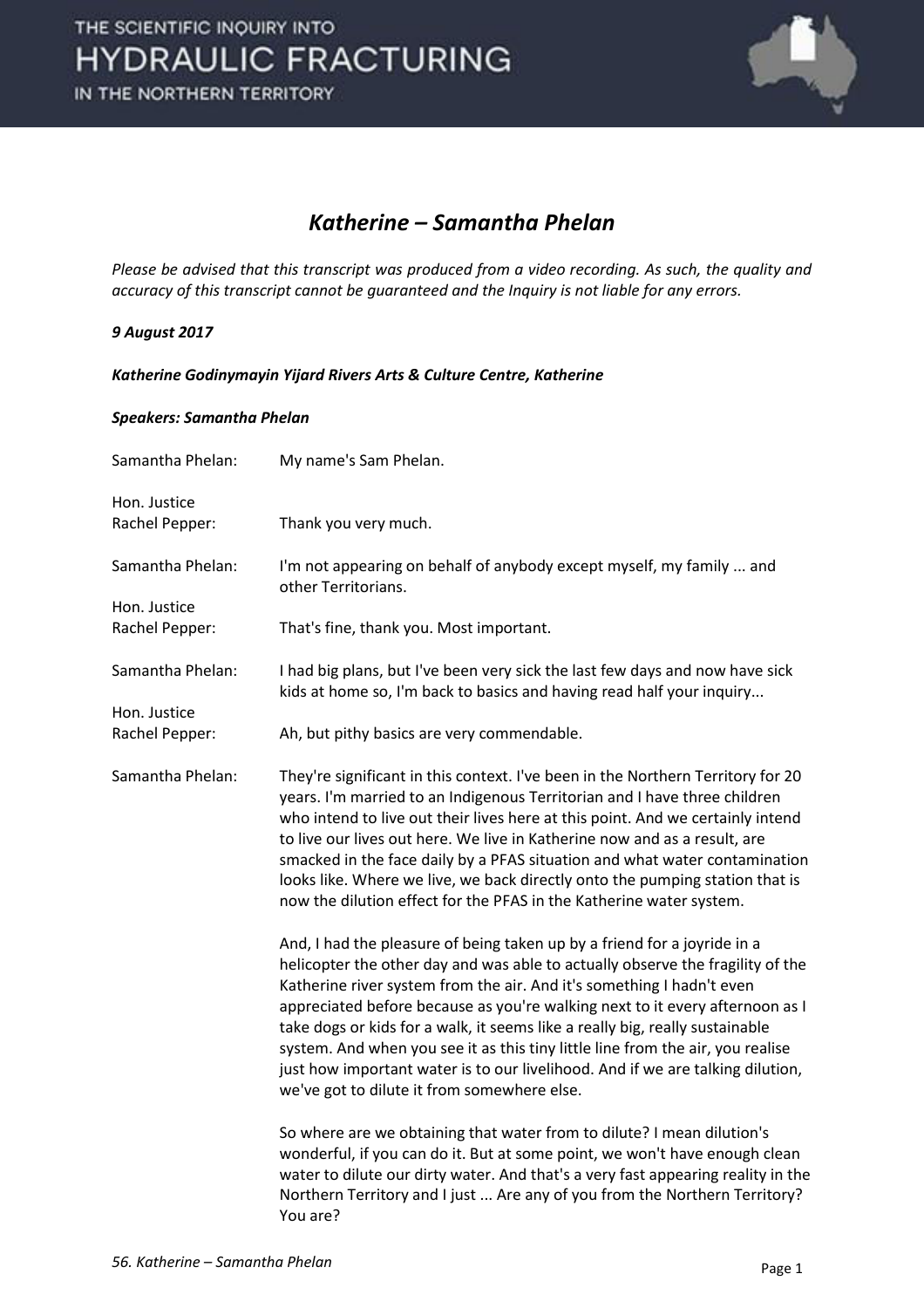IN THE NORTHERN TERRITORY



| Hon. Justice<br>Rachel Pepper: | Yes.                                                                                                                                                                                                                                                                                                                                                                                                                                                                                                                                                                                                                                                                                                                                                                                             |
|--------------------------------|--------------------------------------------------------------------------------------------------------------------------------------------------------------------------------------------------------------------------------------------------------------------------------------------------------------------------------------------------------------------------------------------------------------------------------------------------------------------------------------------------------------------------------------------------------------------------------------------------------------------------------------------------------------------------------------------------------------------------------------------------------------------------------------------------|
| Samantha Phelan:               | I sort of picked you. But, I think it's really important because it is a really<br>different context that you are working in. The idea that you will have a<br>regulation, regulatory regime that will function in this place under the<br>current climate or any climate that I've seen here and attempted to watch<br>be developed, is farcical. The more remote you go, the more poor any<br>practise is, and that is broad. That is in building, that is in mining, that is in<br>education, that is in health. And we're talking about really remote areas.<br>And you can bet your bottom dollar that they will take shortcuts because<br>everybody does in every field.                                                                                                                   |
|                                | And I just  the importance of knowing that context, for you people, is<br>really important because we're in a situation where we have very clearly a<br>green light being given to industry by the government. I appreciate your<br>efforts, and your efforts are incredibly important in the context that they are<br>placed here because we have industry really keen to move, and we have a<br>government really keen to move that industry. And that is both sides of<br>government. And irrespective of what the rhetoric is, I've now been<br>watching this space for six years quite intently. And I've talked to politicians<br>on either side of government when they've been in government and out of<br>government and I've heard their responses when they've been in<br>opposition. |
|                                | And both of them have an underpinning contract with these gas companies<br>that this will move, this will go. And that, I see you looking a little doubtful<br>about that , and I understand, I can understand how that                                                                                                                                                                                                                                                                                                                                                                                                                                                                                                                                                                          |
| Hon. Justice<br>Rachel Pepper: | No, there's a moratorium in place.                                                                                                                                                                                                                                                                                                                                                                                                                                                                                                                                                                                                                                                                                                                                                               |
| Samantha Phelan:               | Pardon?                                                                                                                                                                                                                                                                                                                                                                                                                                                                                                                                                                                                                                                                                                                                                                                          |
| Hon. Justice<br>Rachel Pepper: | There is a moratorium in place,  that was achieved.                                                                                                                                                                                                                                                                                                                                                                                                                                                                                                                                                                                                                                                                                                                                              |
| Samantha Phelan:               | There is a moratorium in place and that was a really strategic political<br>decision coming into the last election, which to be honest, they probably<br>didn't need to oust the government that we had in place. But it was another<br>strategic political move to be honest, but I've heard nothing in my meetings<br>with government  and I've met with some pretty high people in<br>government to suggest that there is uniform support for a reservation in our<br>approach to on-shore development. I don't sense from anybody that I speak<br>to that there is true support for really holding back on this industry.                                                                                                                                                                    |
|                                | The other thing  I've worked in remote communities for a large part of my<br>Territory career. And when I hear consultation and what consultation has<br>gone on, I  the minute I hear a meeting as I just did from Origin of 120<br>people to explain what's happened, I wonder what language that<br>consultation is occurring in. Is it a presentation in English to 120 people                                                                                                                                                                                                                                                                                                                                                                                                               |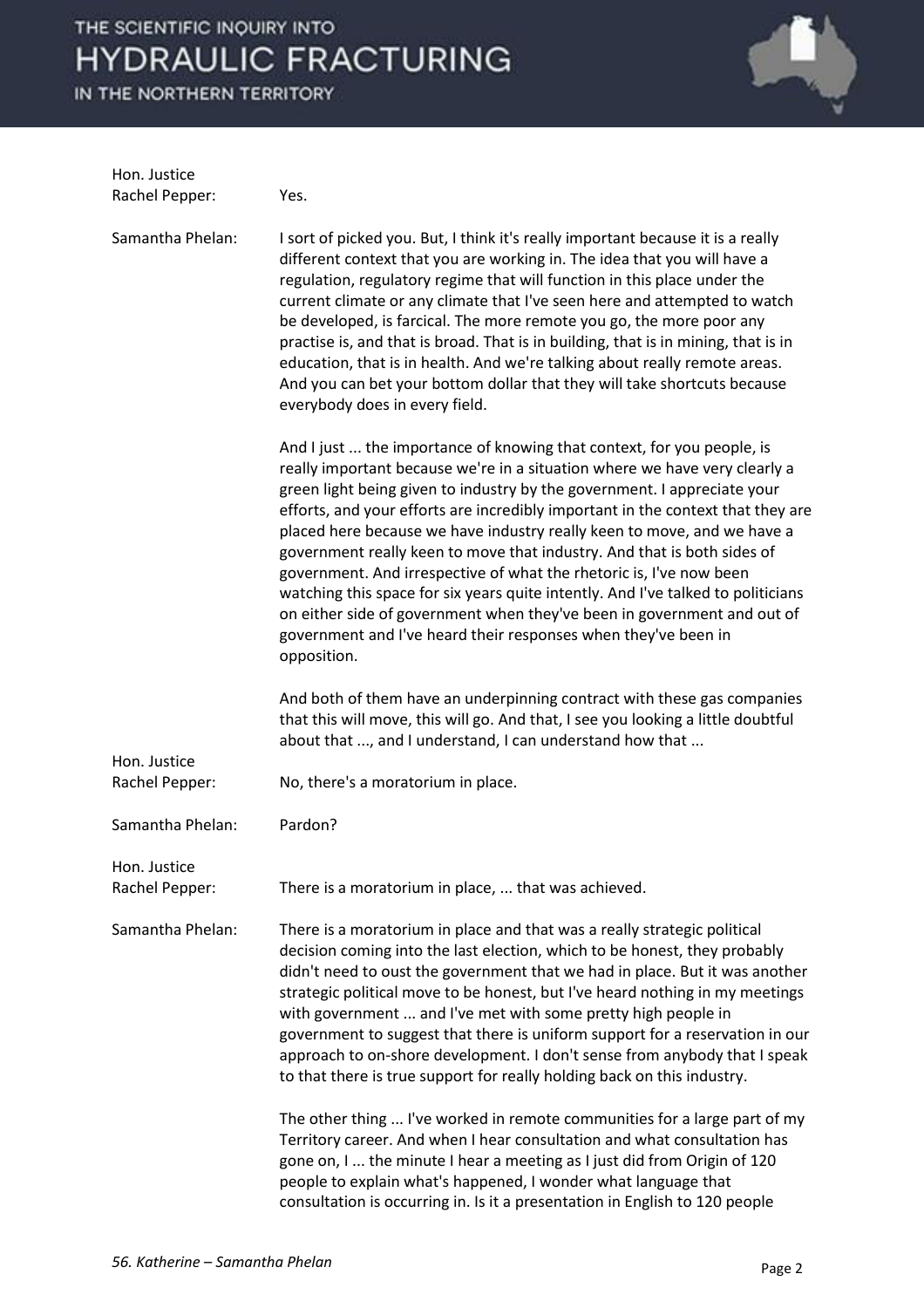

sitting there? Because I work daily with people and my perception of what people understand and my absolute feeling of what people understand when I'm one on one in a workplace is so vastly different when it's put to the test in a tricky situation, of what people's comprehension is.

 So, I would really question that unless all of that consultation is happening with true interpreters present and in very small clan groups, that you may as well say there hasn't been a consultation process. Certainly 120 people in a room with English as the language of ... the lecture given about what we've done in the last year isn't adequate, as far as I'm concerned. And I have to question what informed consent is in a lot of these settings. I work in this area at the moment, I have friends in remote communities in this area, and I have a pretty good understanding of people's lack of understanding when it comes to this stuff. And, the lack of understanding is enormous.

 Because you need a cultural perspective to even appreciate then what the process is. Like, there's the shift of thought quite different before you even understand the complexity of the mining process. So, I just really doubt that informed consent from an LC in contracts really translates to what people have an understanding of what will happen on their country. And the complexities of what land tenure is ownership and all of that is really complicated in a lot of places.

 There's just a really nice quote that I only heard the other day, and it really applies to this whole situation. And it was a man talking about the Ganges River in India, and he just said to the person ... they were on a clean up the Ganges campaign, and he said to the person, "She is my mother, she is the water that flows through my veins." And I think, as a vet, I know that to be completely true. And that we are the driest continent on earth and we are one of the driest places on that continent. And to be messing with what potentially may need to flow through our veins is enormous.

 And I've heard, you know, over the years I've been going to various meetings and I've heard hydrologists talk about the accumulation of data that would be required before agreeing, like, could be given as far as they were happy. And a framework of ten years seemed very wanted by them in those settings. And I don't know to what extent individuals have contributed. A lot of people feel gagged by being employed by the government in the Norther Territory. Certainly, when I've spoken to people it has been reported to my director by eight o'clock the next morning.

 So, there is very smallness to the Northern Territory that certainly will impact on the way people can speak out. And I think, you need to be really cognizant of that in the work that you do as well. So, I know a lot of government employees in Katherine who would love to be before this panel but feel that they can't be because of their position. And that stands across the Northern Territory. Even if you're just coming as I am today, as a mother and a vet who happens to know a bit about these safe chemicals. People are feeling really compromised by their positions and a lot of people in the Northern Territory are employed by government.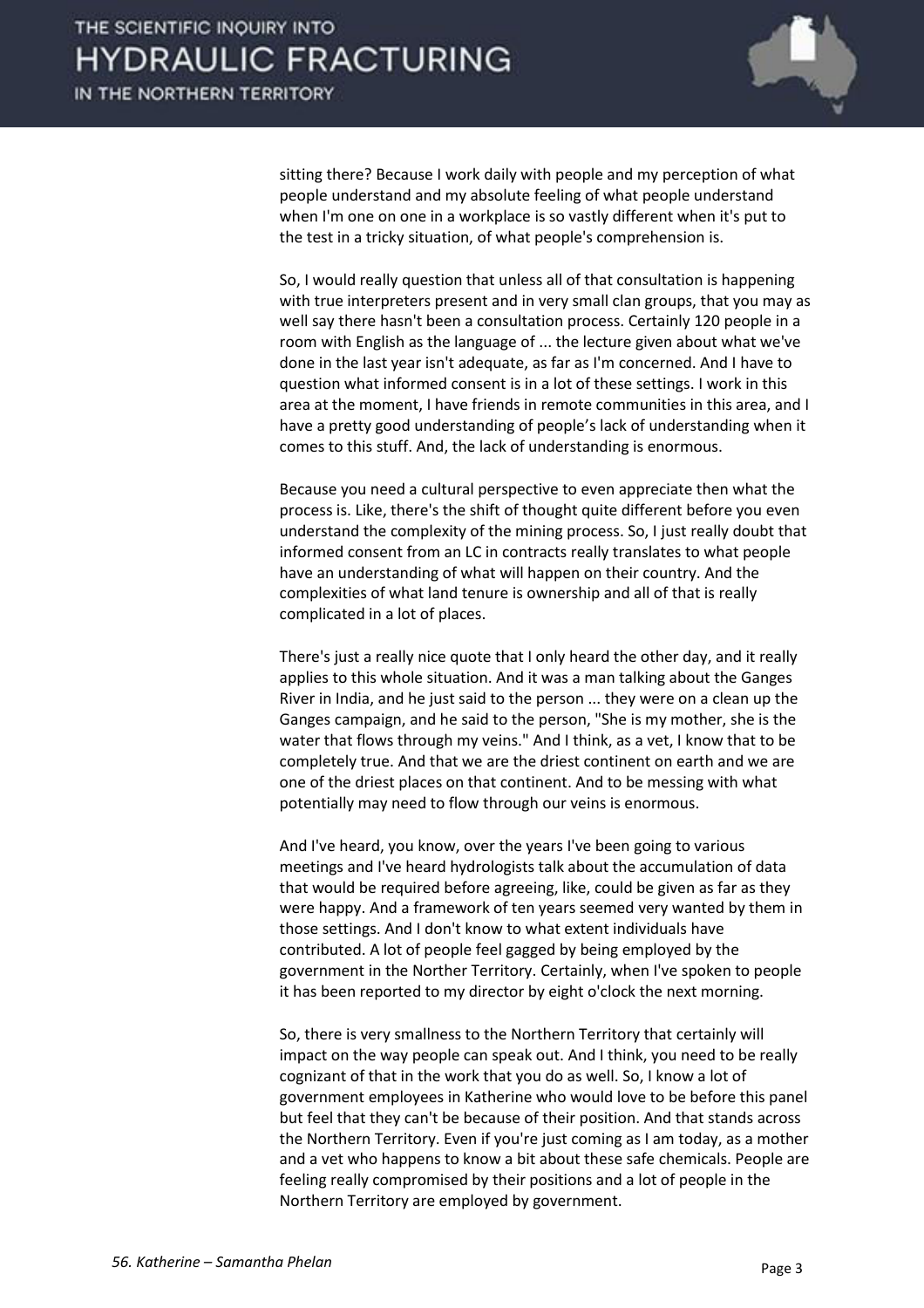

 So, when I got actively involved ... just a few things that still niggle ... because I have talked and asked a lot of questions. I asked where the drill cut from Tanumbirini went and initially I was told that ... by the Department of Mines and Energy, that it went to a municipal dump. Which, you could only assume was Larrimah Dump but it could have been anywhere. They couldn't identify it. I was then told by the same CEO, Department of Mines and Energy, that no, that was all at Winnellie. In a storehouse, all three kilometres of it was at Winnellie in a storehouse. And that it was no trouble, didn't need to worry about where it was. Because it was all at Winnellie.

 And now I'm told by Origin that all of theirs has gone to Brisbane, I think. So, I'm just wondering where this drill liquad of is really going, it's a niggling question. I'm not saying anybody's lying, it just seems some strange ... as I've pursued different questions along the years. Another one is the water that failed wells at the failed wells at the Georgina Basin, well, one failed well, Georgina Basin. I've asked where the water from that fracking procedure went to. And I was given a name of a processor at Mount Isa. When I phoned that processor with details of dates and all that sort of stuff, they had absolutely no record or it.

 So, these are just questions that in a remote setting become really significant. Because it's out of sight, out of mind. And that's the reality of what we're entering into if we undertake this industry. I spoke to the EPA about the failed well at Georgina and just asked, "When have you guys been there? What have you had a look at?" Nothing, never. And those responses to me seem manifestly inadequate. But I don't know, that's just me as a punter. But it does seem strange that you would have a failed ... I don't know if they even got as far as fracking the Georgina well, but that you would have a failed well with an EPA saying, "Nah, we haven't been there."

 This was two years ago probably speaking to them. "We haven't been there because all we'd see is a well head, what could we do with that?". Which may well be true. But it's insufficient as far as I'm concerned. There's a little movie, that I would like ... could we ... there's a movie ... a short movie and a long movie, if we could go the short one first. I'll just tell you the story before it ... are the movies there? Only because it places ... if you could just pause it for one sec mate.

 What it does is, this is on the Barkly Highway and I was just driving along one day and I had actually become really quite disheartened by the whole push to frack the Northern Territory and had just stepped away from the picture and gone, "You know what? I'm just going to be a mum, raise my kids, and not buy into that story because I find it too heavy". And I was driving back across the Barkly and I saw ... I came across this and it was a very spectacular vision, which to people who live in the remote NT, it's not that uncommon. And it was a murmuration of birds, so I don't know if any of you have seen them but they are spectacular when you have birds that look like a tornado on the horizon and then stream out from that.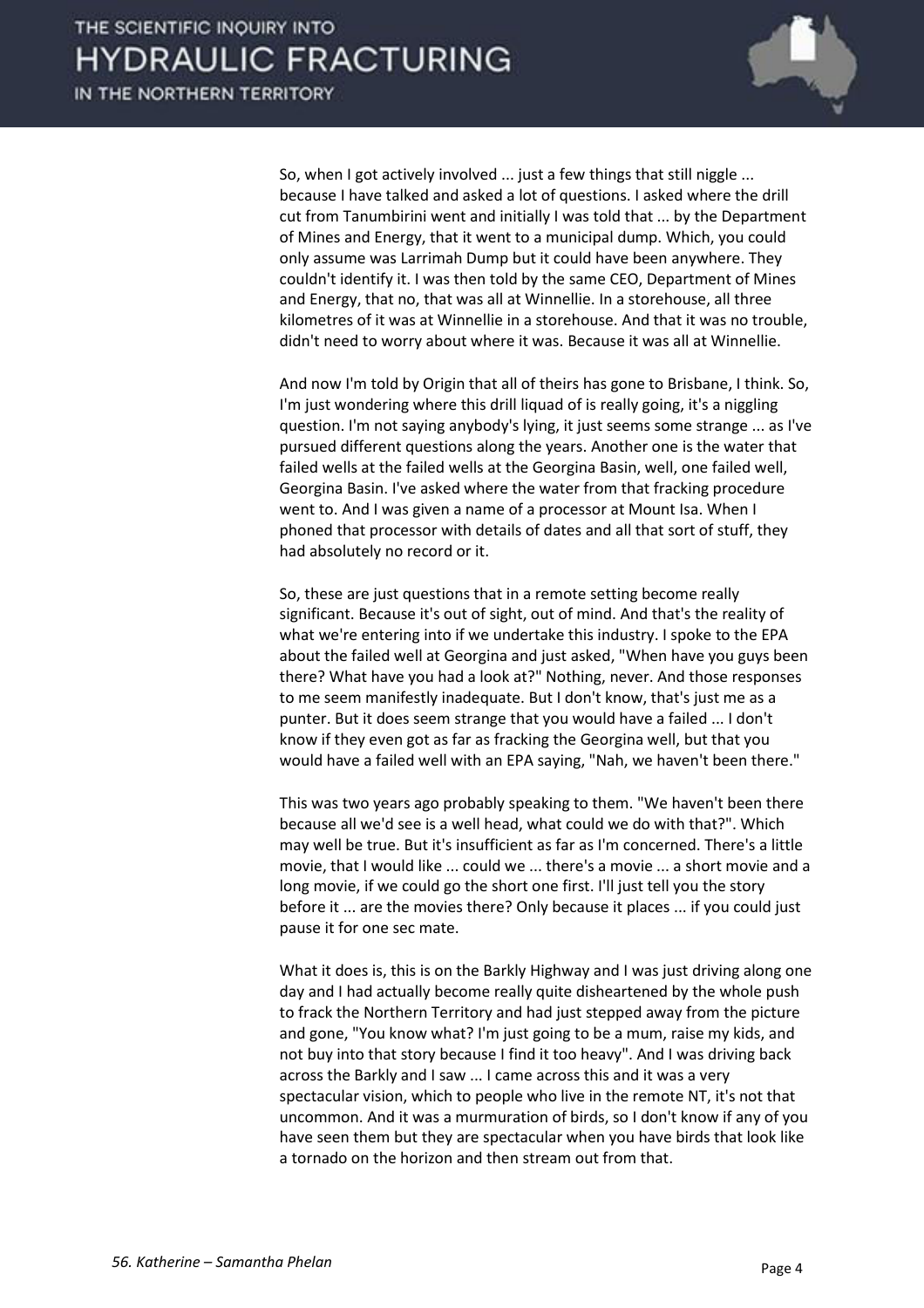

 And as I was driving ... we pulled over cos it was just overwhelming they were just streaming everywhere. And I thought, "You know what? One open evaporative pit ...", they were there because there was water, there was a bore that was leaking and there was water in an odd place because of that leaking bore. So, that's why they were doing what they were doing. And I thought, "One open evap pit or even as Origin are saying, one transitional watering decanting, whatever, swimming pool, whatever it is". These are really arid environments and animals will smell and see water from really long distances.

 And as I go about my work I see animals heading to billabongs. If I've got Aboriginal people in the car they'll always say, "Oh, you know ...", they know where that snake is going, they know what billabong that snake is going to, they know why that animal is travelling at that time of day in the direction that it is. And it's for water. And I just thought, "One open evap pit and this scene could be gone ....". Depending on the degree of concentration of chemical in that pit at that time, this could just be annihilated over night.

 And at that point I thought, "Okay, I'm in, I'm back into this story". So if we can just ... just these two movies. They're tiny, but they just give you an idea of what is out in this nothingness. So that swirl on the horizon is the birds. You see that grey cloud at the back there? That's the birds and you can't see that they're streaming over but the next ... if we could go to the next image ... shows that they are streaming over. And the noise was deafening, because this is just one side but they were behind me, they were everywhere.

- Speaker 3: Could you identify what they were?
- Samantha Phelan: They were green parrots.
- Speaker 3: What?

Samantha Phelan: Little grass parrots sorry, little green grass parrots. I don't know ... no, they weren't quite budgies. Little bit bigger. Green. Someone called them a grass parrot to me.

Rachel Pepper: Thank you.

Hon. Justice

Samantha Phelan: Okay, but that in an evap pit or an open pond with ... I mean I treat animals, not daily but in veterinary practise I treat a lot of animals for ethylene glycol tox ... for bleach, for all these household ... yes, it's great to say, "Yeah they're safe and they're on every shelf". But you don't say, give them to your kids or animals to drink. And I see in the early bit of the report that I did get to read was just this statement again of most of these products are relatively benign. And the fact is, they're not. Ethylene glycol is a really significant toxin. And a lot of these products are really significant toxins. And I would just ask the panel to sort of review the toxicology, I don't know if any of you are toxicologists, but ...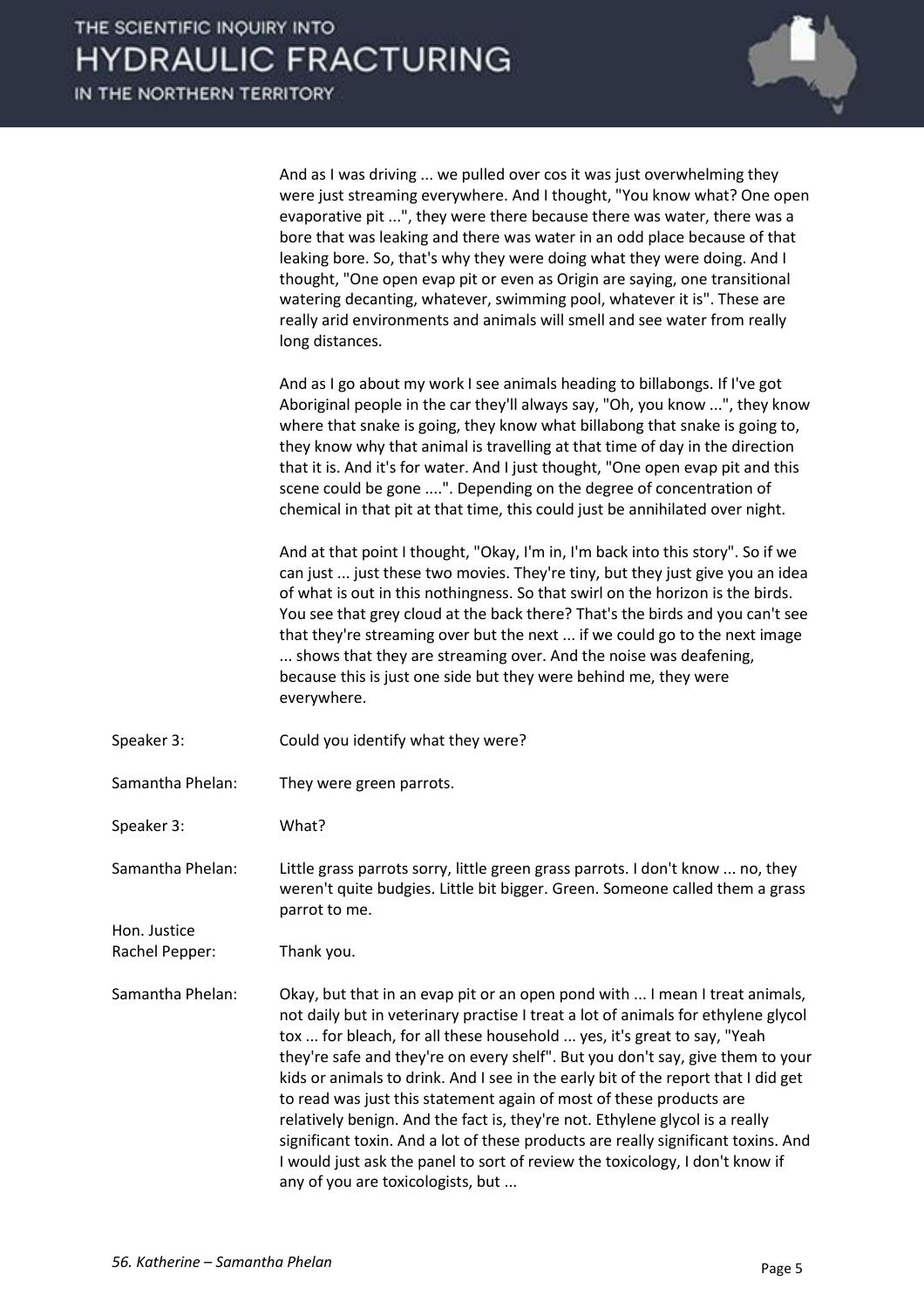IN THE NORTHERN TERRITORY



Hon. Justice

Rachel Pepper: We do have ... he's not here but we have an ecotoxicologist on the panel.

Samantha Phelan: Just to ... make sure that people have an understanding of what is being used, at what rates of dilution and if we are using evap ponds, what do we get down to? Are we knocking them on the head by wanting to have a drink? And look, you could say ... and I'm sure Origin and all the rest of them will say, "We'll net them or we'll put protective barriers on the ground and stuff". And if we could just go to these three photos. So, my husband's family have land at Tennant Creek and years ago they agreed to a cyanide dam being put on their property as a processing for the tailings dam. There was going to be cyanide in that pond. It's now known as Skull Flat, and it's known as Skull Flat because everything that drank from that pond died, okay. And so it's now colloquially it is Skull Flat. What you see here is, we're thirty years down the track. So they left the pond open for about seven years for it to become Skull Flat with nobody closing that pond. And then when finally they were pushed to close that pond they did by simple infill. So you can see the torn black plastic liner there and that's what you're left with. And if you just flick through the next couple of photos.

> So that's the runoff off the area and there should be another one or two. That's now the signage with a broken barbed wire fence that exists at thirty years. And it's still a toxic area and that is Skull Flat. And I should have a comparative photo of what the vegetation looks everywhere else but we were just on a Christmas day sort of walk in the afternoon to Skull Flat, as you do. But the whole runoff from that pond is complete devastation. And that is considered really normal in the Northern Territory. Like, nobody has questioned that, nobody has suggested, "Could somebody come and have a look at this?", nobody has said, "Could we fence it better?".

 That stuff's normal. So, the margins on what mining companies can get away with up here are so much vaster than anywhere else in Australia. Because there is an acceptance that mining companies come in and trash land. So, immediately when you have that acceptance, you're in a different framework from the kickoff. What people are seeing as they're driving by is accepted because it's accepted. So, I just wanted to show you those because they're just personal accounts of what it feels like to actually be a Territorian living with this as an impending industry.

 I'd say that the knowledge of the fauna in these areas is probably zero to none. You'll have significant local knowledge from indigenous people but in terms of numbers and populations and potential for populations to be disrupted, I think you're dreaming if you think you've got any data there. And the attitude to it within the Northern Territory, there's one station that was ... I just did a 1080 dog baiting course as part of the job that I do. And in the process, the guy who was delivering the course just mentioned that one station has just been issued with five thousand 1080 baits to aerial drop on their property.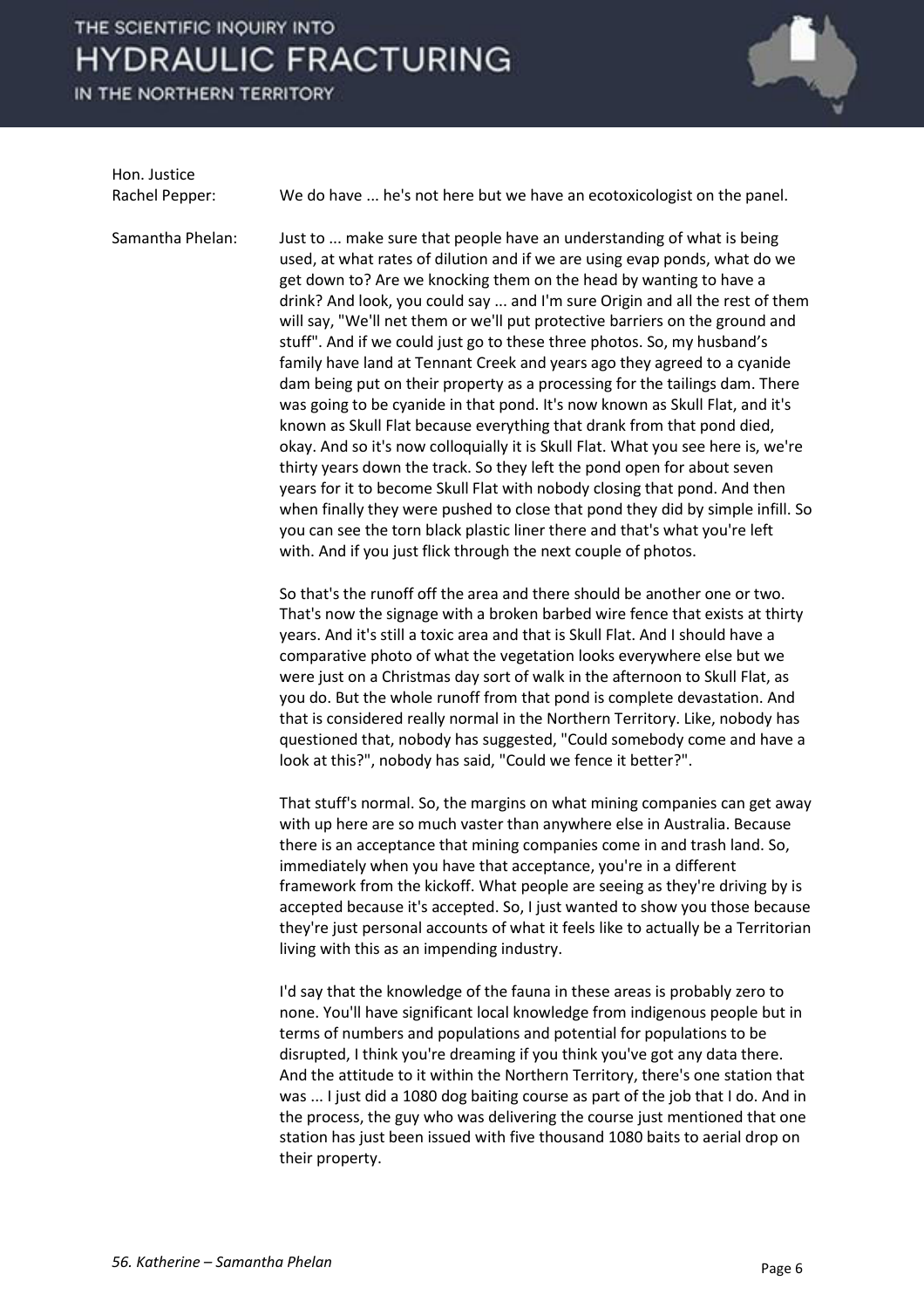IN THE NORTHERN TERRITORY

Hon. Justice



 Now, five thousand 1080 baits on one station ... it doesn't matter how big the station is, okay, is a massive number of baits. When we know that 1080 bait has collateral damage, we know anything that eats anything that's eaten 1080 is also going to die.

Rachel Pepper: For those of us who come from the inner city suburbs of Sydney, what is a 1080 bait?

Samantha Phelan: So, 1080 bait, it's a meat ... a dried meat bait that's then injected with a poison that's called 1080. And it's fed to wild dogs to kill them to stop calf predation in cattle industries. There's other ways of going about it but that is one method of wild dog control adopted by some stations. Some stations are working in other ways to limit predation by looking at building up normal dingo populations because 1080 of course will kill dingoes as well and there's conflicting debate about what is the best approach, okay. But, when I heard that 1080 ... one station had been delivered five ... and approved by ... Department of Primary Industry has to approve it. Five thousand baits. You have to question what's going down.

> It's an incredibly toxic substance that many animals are affected by, not just dogs. And that will be aerial dropped ... for five thousand I can't imagine you doing anything but aerial dropping. They probably are but there'll be a lot of hope, hope she lands in the right spot with that. But that just gives you an idea of the respect that's given to local fauna and native fauna up here. Essentially I see that to some extent we're going to be guinea pigs, and the more I talk at ... I always approach Origin at the show or whoever's there and Apia and all those guys, they know me quite well.

> But, the more I talk to them, the more I'm clear that we are part ... that their technology obviously isn't set in stone. Their technology isn't golden because once technology's golden, you stick with it. But what we've actually got is evolving and emerging technology. And all that says to me is, they haven't got it right yet. So ... or they wouldn't need to be advancing further. If they had something that was foolproof, they wouldn't be investing in a lot more investment in technology. And, the idea of these multi-pad wells, the tentacle wells ... when I was talking to David at the show down here, and he says, "Oh yeah ..." I said, "When is the first one?"

 Which is a really important question I think, to keep asking at all of these intervals that you have. When was the first one done? How many have you done? So, the first tentacle well pad was 2008. So, we've got eight years of longitudinal study on something ... on a new technology, which as far as I'm concerned, in this industry, isn't long enough. How long is the longest tentacle that you have drilled, ever? On a single horizontal or a multi-pad stage. And it's four kilometres. How often have you done that? Not quite sure. But the longest is four kilometres. And I just think defining ... like, asking them to really define.

So, that we've got a sense of what degree of data we've got. Because it's really easy for these guys to sit here and say, "I'm really good". You watch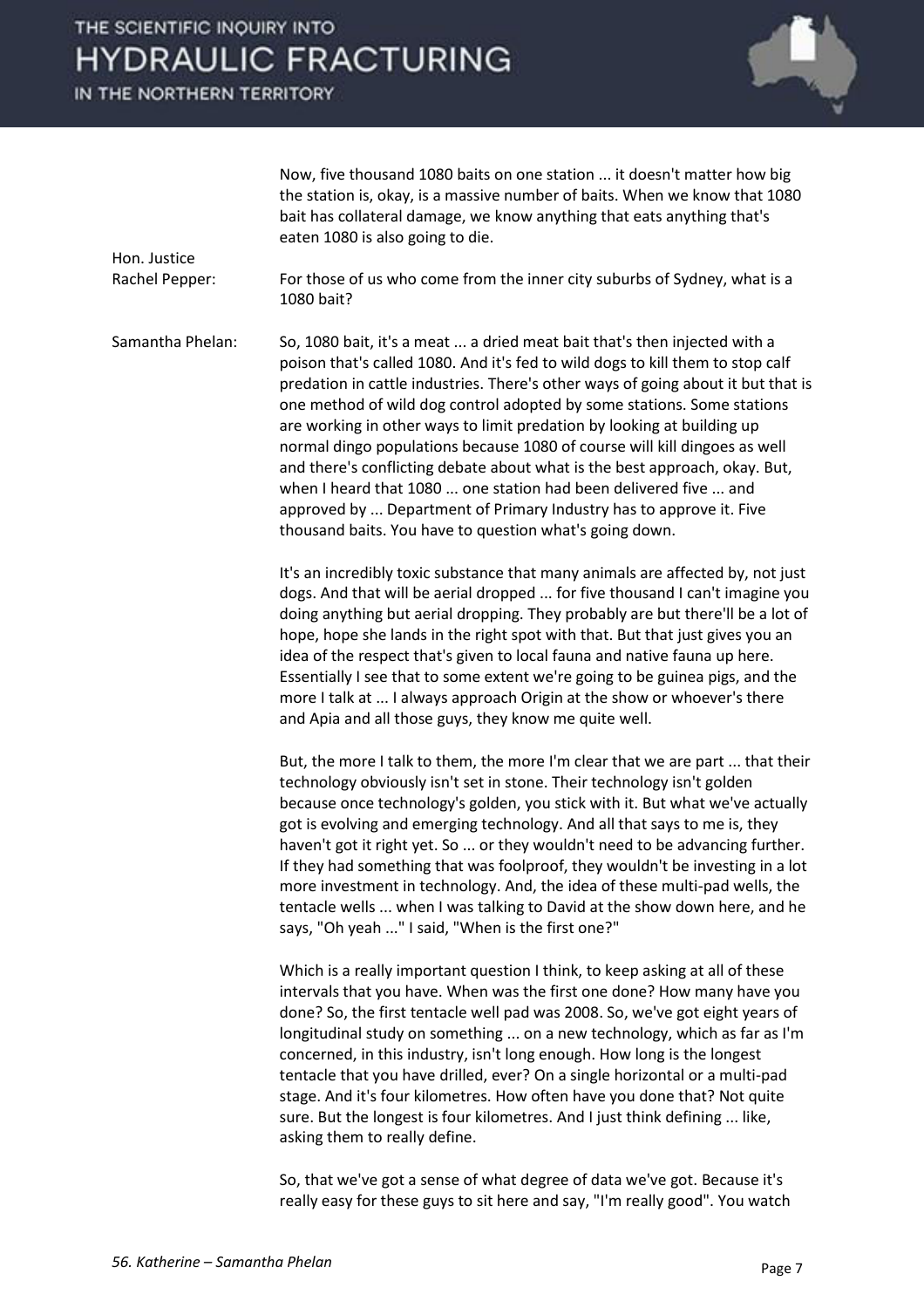

that, and you think, "Ah, these guys have got it all sorted". But then you step away from it and just go, no. Eight years is nothing in the scheme of a rock and mother nature. When I hear them talking that they will work through a wet season. And I just think, wow. In that area and in daily waters when she floods and anybody ... like, it's fine to say, "Yeah, the biggest rainfall is 342 in a three day period", or whatever.

 But what that does on a ground level in that country is very different to what it does in a ground level in Darwin even. It is very ... that red soil country is really different. And a lot of those cyclones come across with a decent blow still by the time they get to Beetaloo. If they've tracked through Borroloola and kept on coming, they'll still have a bit of form to them by the time they hit that area. So the idea that ... they suggest that, "Yeah, we're going to be all weather and all go". To me, it's just like, my God. Do you really appreciate where you are and what this place can hold? And what it doesn't for a lot of years but what it can do? Because it can be pretty special what mother nature can do here.

 And I wonder about the depth of their appreciation of that, and I feel it's probably a little lacking. By the statements that were made today. The other thing that you face in the Territory, and I'm sure you're aware of is, that we have a Berrimah Line or what's probably now a Palmerston Line, okay. So the ability for people who are going to be affected by this stuff to really have a voice that counts, and for a knowledge from what is really happening out here to get to Darwin. I was away at the weekend with a group of women who I would consider would be more switched on to the environment than most, okay.

 And when I spoke about Mount Todd and what was happening there with cadmium levels at the Daly River Mouth and what was happening with the Smoking Stack at Borroloola, they had no idea of those events, okay. So, we live in a space where mining companies can get away with blue murder and do get away with blue murder. I have a lot of friends who have worked on and off these sites over years, and they describe what happens once she starts to rain in these places as absolutely criminal. And what they're referring to is the discharge of water from Ranger Mine, from Mount Todd Mine ... Glencore's a different situation but those discharges that occur at peak rain points and with the knowledge of when inspectors are coming, they define themselves, and the guys who work in the industry all the time, as completely criminal.

 And they're people who have worked on the East Coast in coal industry, have seen what regulated industry looks like, and what they feel they deal with here is completely unregulated industry that pays lip service to inspectors knowing full well when they're coming. So, I mean, I'm imagining you're aware of what's happening at Borroloola, what's happening at the Daly River Mouth ... I imagine you guys are across that?

Hon. Justice

Rachel Pepper: Well, it's been disclosed to us in consultations.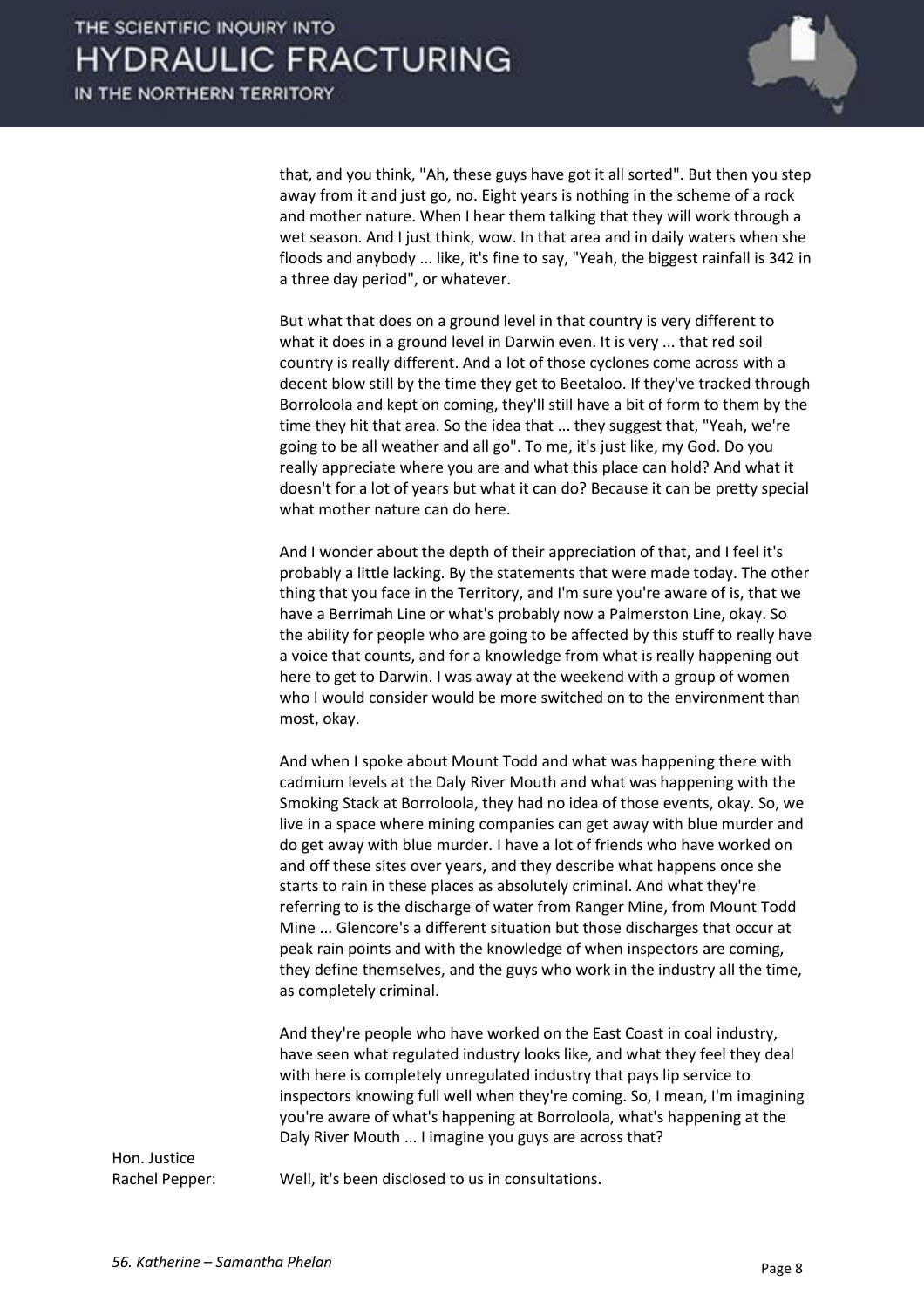IN THE NORTHERN TERRITORY



| Samantha Phelan: | Yep, good. All the sustainable yield stuff, I mean, I don't know where the<br>data's coming from. But I know that as of a couple of years ago, there was<br>very limited data located at community points only across the Territory. And<br>I have to wonder about an industry that is doing its own water monitoring.<br>All of this idea of self-regulation, I think is really fraught in the Territory. I<br>think it's probably fraught anywhere but I think it's more fraught in the<br>Territory where it's not under observation from passers-by. And where you<br>have a largely fly in fly out workforce. So, that your ability to get the<br>message out of what is happening on-site in these places is really quite<br>restricted. |
|------------------|------------------------------------------------------------------------------------------------------------------------------------------------------------------------------------------------------------------------------------------------------------------------------------------------------------------------------------------------------------------------------------------------------------------------------------------------------------------------------------------------------------------------------------------------------------------------------------------------------------------------------------------------------------------------------------------------------------------------------------------------|
| Hon. Justice     | But, anytime you've got self-regulation I think you're looking down the<br>barrel of a gun up here. You talk in the report about the precautionary<br>principles and that's  like, we just don't have any longitudinal studies for<br>what they're proposing. So, how you can enact a precautionary principle<br>when we have no longitudinal studies, is beyond me. Like, it just doesn't<br>the two are mutually exclusive, I would suggest. Yeah, that's all I can say to<br>that. I just don't understand how you can have an industry that isn't<br>operating and has no longitudinal data, to say that we're putting up  do<br>you see what I mean?                                                                                      |
| Rachel Pepper:   | I do.                                                                                                                                                                                                                                                                                                                                                                                                                                                                                                                                                                                                                                                                                                                                          |
| Samantha Phelan: | Anywhere in the NT, like, the idea that these sites are going to be<br>regenerated  I'm yet to see it anywhere. It just  all I have seen of<br>regeneration is Gamba grass infiltration or whatever the local weed is<br>infiltrate massive tracks of land unless they're full of cyanide where nothing<br>can grow. But I'm yet to see any good regeneration in any location at all,<br>that includes Gove, where they've tried really quite hard. But, we've got<br>such a fragile top-soil that the minute you move that then you're onto a<br>baked clay base. You're pushing it uphill to try and get anything to grow. So,<br>weeds are the only thing.                                                                                  |
|                  | So, that's probably enough said from me. I just heard a guy  and I wish I'd<br>sort of took it down  I was driving, so I didn't. But he was an eminent gas<br>expert of America, he was sort of one of the leaders of this fracking<br>revolution in America. And he's now stepped aside to the next energy<br>industry and has written a book on gas as a transitional fuel. And I would<br>have to question if it is a transitional fuel, do we really need to sell our souls<br>to it? If we're talking about a thirty  he was talking on the radio about a<br>thirty year diminishing requirement for gas across the world and that it<br>really was now seen as a transitional fuel.                                                      |
|                  | And this guy's a hero of gas, I wish I had his name for you. But, I just wonder,<br>are we really doing this? What are we doing? What political ? It defies<br>logic to me. With all the inherent risks of this industry and with the known<br>state of play in the Northern Territory. I just wonder what the underpinning<br>of the driver of this industry actually is. And I think, knowing the Territory as<br>I do, it's probably relatively small. It's relatively nepotistic in the machine<br>that is actually driving and opening the door for these gas giants to come in.                                                                                                                                                          |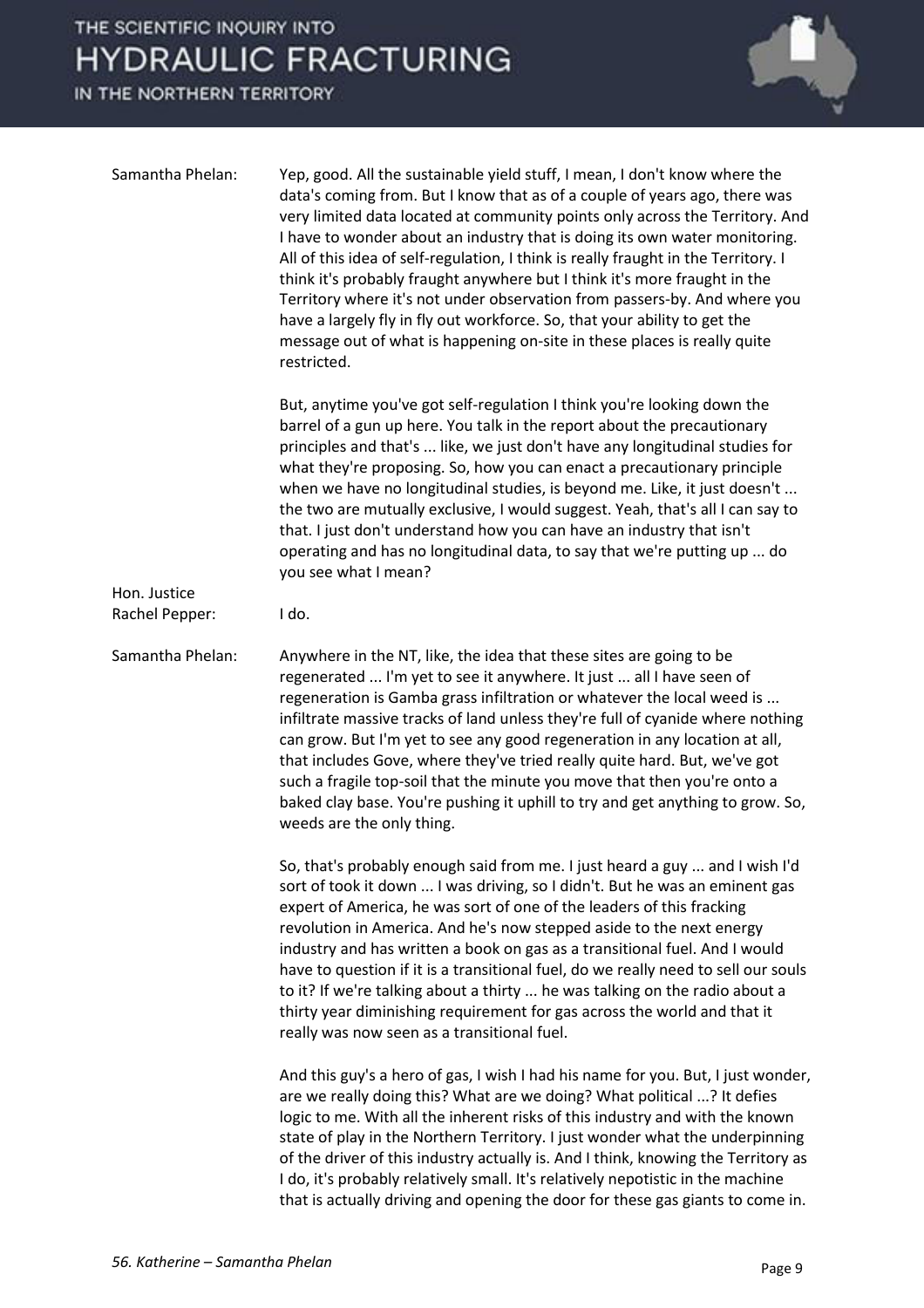

|                                | There are small people or big people. Big quiet people in the Northern<br>Territory who stand to gain significant profit from this. And they are<br>politically very connected and they have created this machine that is now<br>allowing the origins to sit here and look pretty good. And I just have to<br>wonder what we're actually doing in that context and in that space. It's an<br>industry that relies on an economy of scale. So, anything that is said about<br>what we're going to be and how small we're going to be  I just would have<br>significant doubts about.                                                                                                                                                                                                                                                                                                                                             |
|--------------------------------|---------------------------------------------------------------------------------------------------------------------------------------------------------------------------------------------------------------------------------------------------------------------------------------------------------------------------------------------------------------------------------------------------------------------------------------------------------------------------------------------------------------------------------------------------------------------------------------------------------------------------------------------------------------------------------------------------------------------------------------------------------------------------------------------------------------------------------------------------------------------------------------------------------------------------------|
|                                | And when you look at what's happened across the Darling Downs region, I<br>think the economies of scale that are required to make this machine work<br>are not something that as a Territory, we should be looking at. And I just see<br>your role as really important because there are many a government who<br>won't even read a full report, but will read the recommendations. And your<br>recommendations  David from Origin was talking to me at the show and<br>he said, "I don't even understand where this public concern " like, he sees<br>it as an overrated public concern,  "has come from when you compare it to<br>other industries in the Territory". And I said to him, "I think it really is from<br>the fact that we have a government who is pro, we have an industry with a<br>dubious moral compass, and as a people  as a result as a people we feel<br>we need to be the policemen of this industry". |
|                                | And your recommendations are the only thing that actually give the people<br>of the Northern Territory, who pretty much uniformly do not want this<br>industry  I know there are exceptional groups to that, but if you  I think<br>the lock the gate figures are probably pretty true, pretty accurate. Possibly<br>swinging to a fifteen percent group of people that might think it's okay now.<br>But I think the overwhelming majority of Territorians do not want this<br>industry and it's your recommendations that will actually be the voice that<br>allows us the next layer of brokerage in a space where we actually have<br>none. Because deals from where we sit are very much done.                                                                                                                                                                                                                             |
| Hon. Justice<br>Rachel Pepper: | So, no pressure then?                                                                                                                                                                                                                                                                                                                                                                                                                                                                                                                                                                                                                                                                                                                                                                                                                                                                                                           |
| Samantha Phelan:               | No, that's right. Sleep well tonight. Okay.                                                                                                                                                                                                                                                                                                                                                                                                                                                                                                                                                                                                                                                                                                                                                                                                                                                                                     |
| Hon. Justice<br>Rachel Pepper: | We will make the recommendations we make, what government does with<br>those recommendations will be a matter for government. And you, I might<br>add. You are also  thank you very much. And particularly in the<br>circumstances that you've described of being ill. We're very grateful for the<br>time and the commitment that you've displayed today by coming and<br>speaking. And I think you've raised a number of very important points. One<br>thing I did want to say about this sort of thing  and we've had a number of<br>people come and say to us that government employees have been gagged.<br>This is what they've told us.                                                                                                                                                                                                                                                                                  |
|                                | I'm just repeating what they've told us. And that people haven't been able<br>to come to the inquiry and speak freely as they wished. We do have, for                                                                                                                                                                                                                                                                                                                                                                                                                                                                                                                                                                                                                                                                                                                                                                           |

what they're worth, the feedback forms under the Have Your Say, which are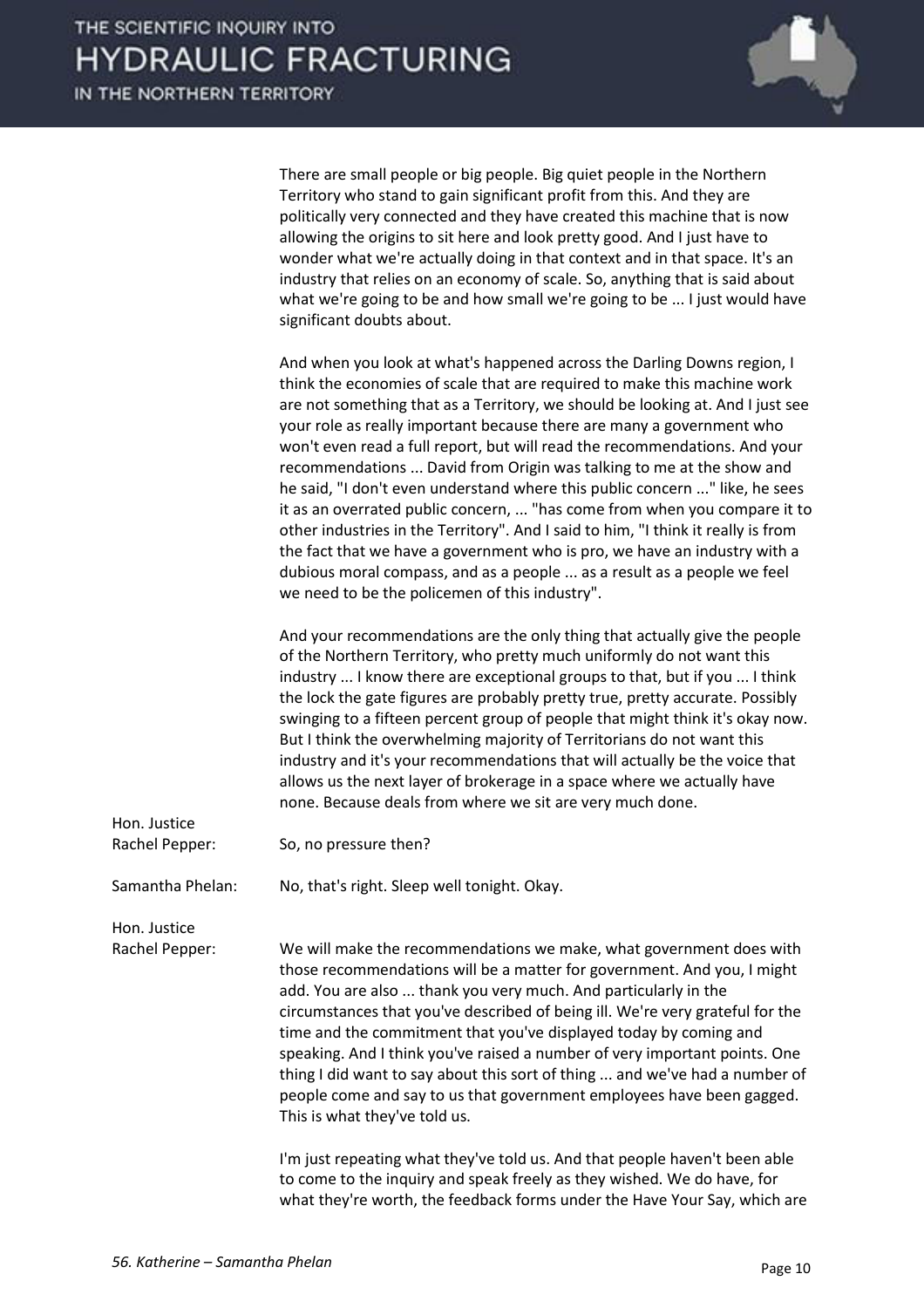IN THE NORTHERN TERRITORY



confidential. You can make them not confidential but they can certainly be confidential. So far, we've received I think 181 of those forms, so there is at least a confidential mechanism for people to voice what they want to say. And that, as I said, there's no name attached to that. So, if you know of anybody that does want to have their say in a confidential manner, urge them to go to the website and fill out one of the forms. And, as I said, we get that information.

Any questions at all? Yes, Dr. Andersen?

- Dr Alan Andersen: A couple. Thanks very much for your presentation. My first question concerns the lack of longitudinal experience you talked about and the precautionary principle and I'm just wondering if you could give us more of your thoughts about that in the sense of, any new industry obviously doesn't have a longitudinal history by definition. And if you don't allow something to happen, you'll never get a longitudinal history and so how do you see the precautionary pit principle then operating in that context?
- Samantha Phelan: Okay, I'd say, if we had no energy for ourselves in the Northern Territory right now and it becomes a cost benefit story, doesn't it? So, if all we are chasing is an export dollar out of Gladstone then I would say that we are very cautious about what we do given the potential to damage our water supply. If we had no energy to fuel the Northern Territory right at this point in time, I would be saying, "Okay, we've got to take a bit of a risk here". But I don't see us in that position. And I think yeah, does that explain my view on it?
- Dr Alan Andersen: Yeah, thanks for that. My second question concerns wet season operations and you talk about the propensity for very major floods throughout even the semi-arid part of the Northern Territory. And I was just wondering, given that any surface water would be held in above ground ponds or even totally enclosed, what do you see the concern then of these floods? How would they impact?

Samantha Phelan: It gives a lovely opportunity to open a valve and allow fresh water to fall into the pond. So, if you're dealing with a highly concentrated chemical and you don't quite know what you're going to do with it and it's pretty expensive to send it to a water treatment plant in Brisbane. But, you've got four inches of surface water flowing everywhere, no brainer, turn the valve on fellas.

Dr Alan Andersen: Oh I see.

Samantha Phelan: Let it go.

Dr Alan Andersen: You think there'll be a deliberate ...

Samantha Phelan: Absolutely. That happens at Mount Todd, it happens at Ranger, it happens in multiple mine sites all over the Territory all the time. So, that's what I see as one of the ... and just simple not being in attendance and having those overflow ... Christmas, everybody's gone home. The big cyclone comes,